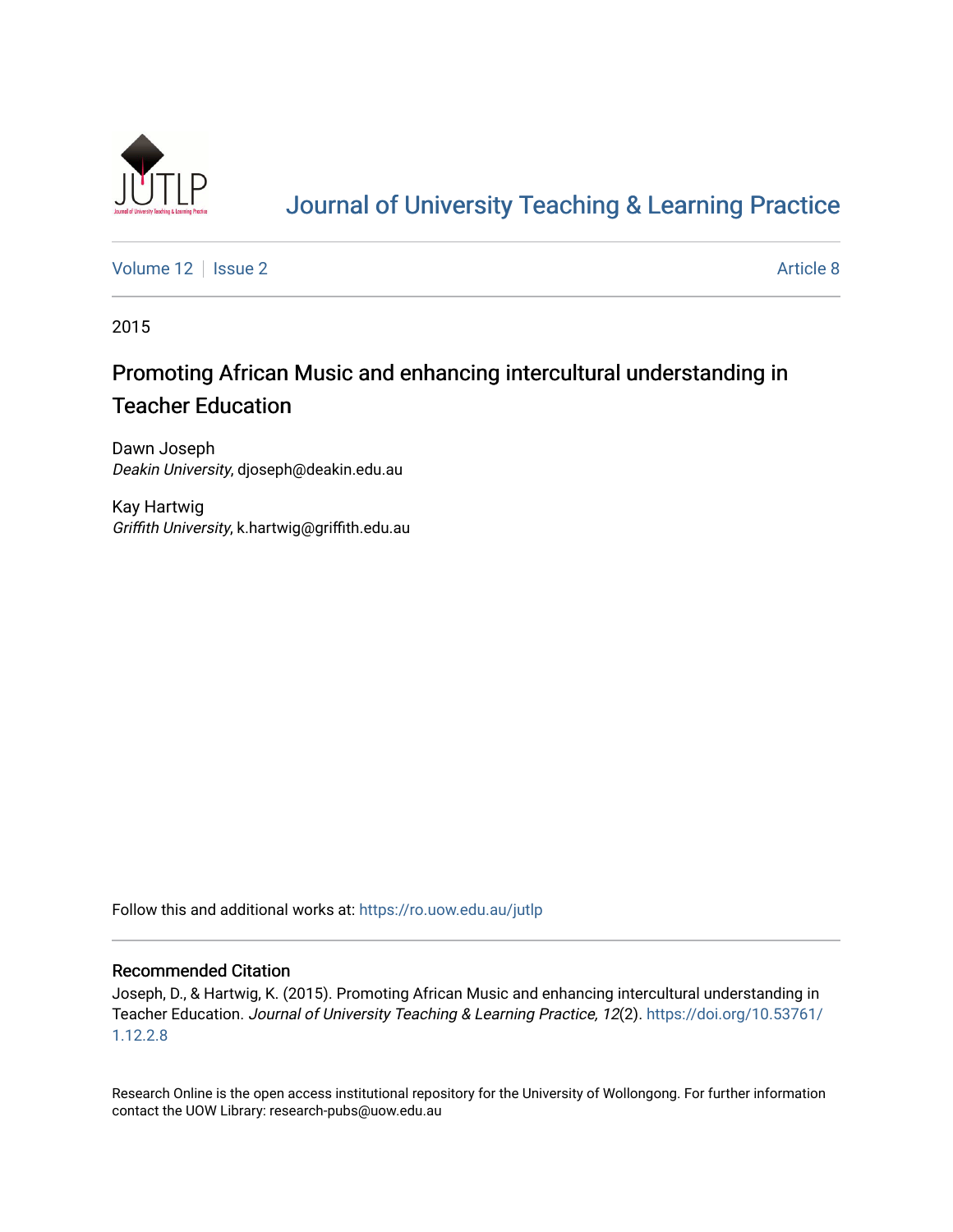## Promoting African Music and enhancing intercultural understanding in Teacher Education

## **Abstract**

Australia is a culturally diverse nation. The Arts provide a pathway that contributes to the rich tapestry of its people. Tertiary music educators have the responsibility to provide opportunities to effectively prepare and engage pre-service teachers in becoming culturally responsive. The authors discuss the importance and need to include guest music educators as culture bearers when preparing pre-service teachers to teach multicultural music. Drawing on data from student questionnaires, author participant observation and reflective practice in 2014, the findings highlight the experiences and practical engagement of an African music workshop in teacher education courses. Generalisations cannot be made, however, the findings revealed the need, importance and benefits of incorporating guest music educators as culture bearers who have the knowledge, skills and understandings to contribute to multicultural music education. This experience may be similar to other educational settings and it is hoped that the findings may provide a platform for further dialogue in other teaching and learning areas.

### Keywords

Music education, Australian teacher education, Culture and diversity, African music.

This article is available in Journal of University Teaching & Learning Practice: [https://ro.uow.edu.au/jutlp/vol12/iss2/](https://ro.uow.edu.au/jutlp/vol12/iss2/8)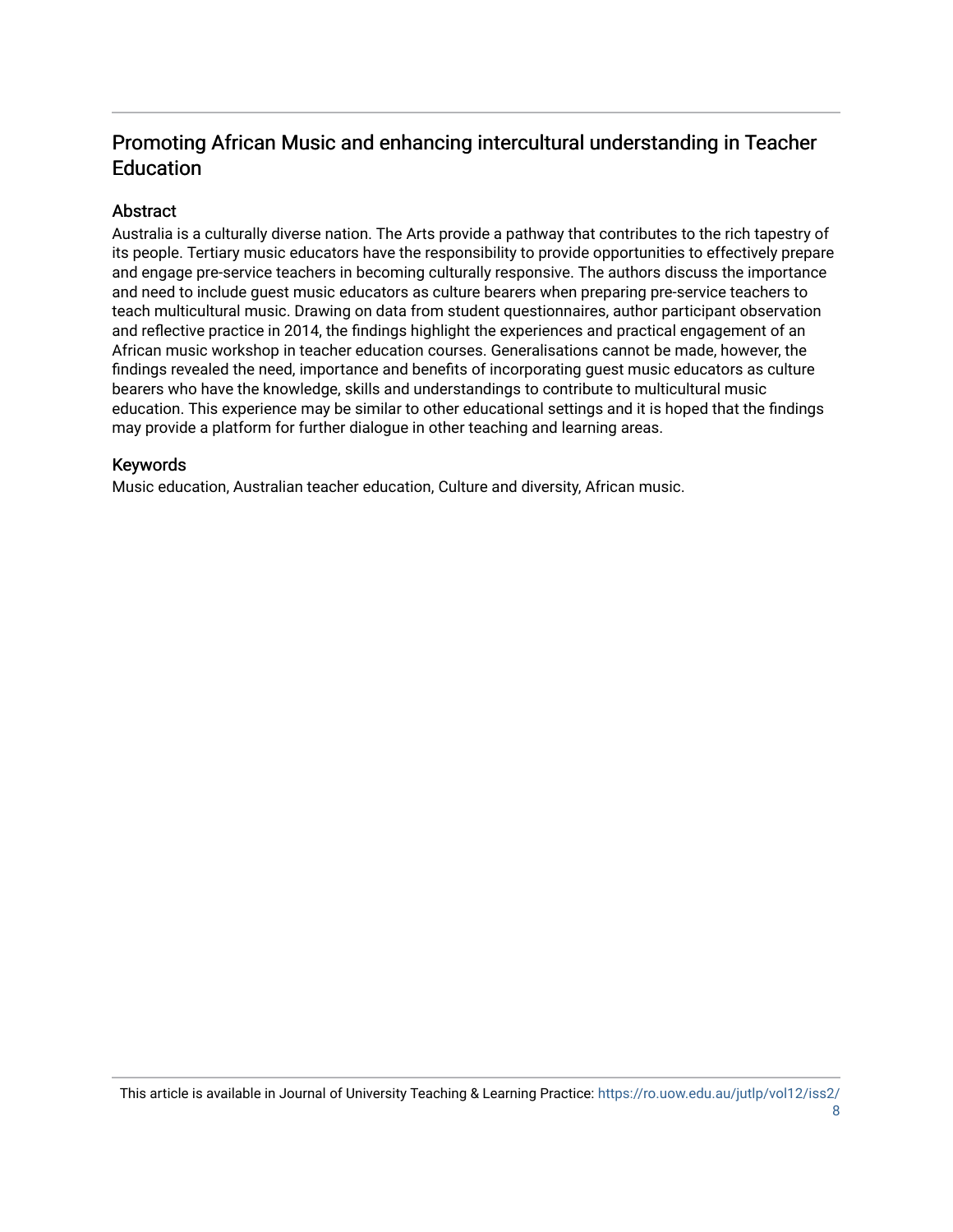

# [Journal of University Teaching & Learning Practice](https://ro.uow.edu.au/jutlp)

[Volume 12](https://ro.uow.edu.au/jutlp/vol12) | [Issue 2](https://ro.uow.edu.au/jutlp/vol12/iss2) Article 8

2015

## Promoting African Music and enhancing intercultural understanding in Teacher Education

Dawn Joseph Dr Deakin University, djoseph@deakin.edu.au

Kay Hartwig Dr Griffith University, k.hartwig@griffith.edu.au

Follow this and additional works at: [https://ro.uow.edu.au/jutlp](https://ro.uow.edu.au/jutlp?utm_source=ro.uow.edu.au%2Fjutlp%2Fvol12%2Fiss2%2F8&utm_medium=PDF&utm_campaign=PDFCoverPages) 

#### Recommended Citation

Joseph, D., & Hartwig, K. (2015). Promoting African Music and enhancing intercultural understanding in Teacher Education. Journal of University Teaching & Learning Practice, 12(2). [https://ro.uow.edu.au/jutlp/](https://ro.uow.edu.au/jutlp/vol12/iss2/8?utm_source=ro.uow.edu.au%2Fjutlp%2Fvol12%2Fiss2%2F8&utm_medium=PDF&utm_campaign=PDFCoverPages) [vol12/iss2/8](https://ro.uow.edu.au/jutlp/vol12/iss2/8?utm_source=ro.uow.edu.au%2Fjutlp%2Fvol12%2Fiss2%2F8&utm_medium=PDF&utm_campaign=PDFCoverPages)

Research Online is the open access institutional repository for the University of Wollongong. For further information contact the UOW Library: research-pubs@uow.edu.au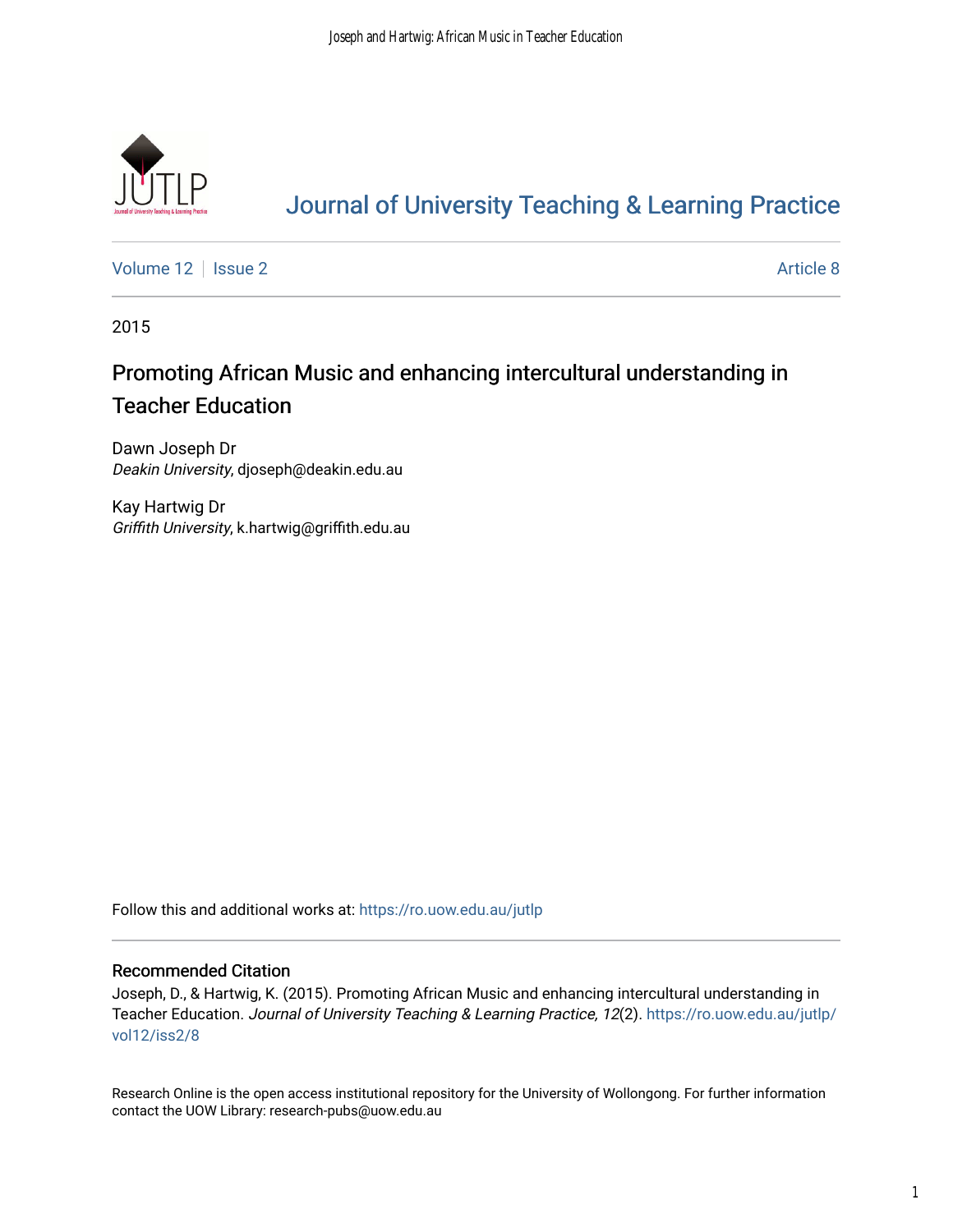## Promoting African Music and enhancing intercultural understanding in Teacher Education

### Abstract

Australia is a culturally diverse nation. The Arts provide a pathway that contributes to the rich tapestry of its people. Tertiary music educators have the responsibility to provide opportunities to effectively prepare and engage pre-service teachers in becoming culturally responsive. The authors discuss the importance and need to include guest music educators as culture bearers when preparing pre-service teachers to teach multicultural music. Drawing on data from student questionnaires, author participant observation and reflective practice in 2014, the findings highlight the experiences and practical engagement of an African music workshop in teacher education courses. Generalisations cannot be made, however, the findings revealed the need, importance and benefits of incorporating guest music educators as culture bearers who have the knowledge, skills and understandings to contribute to multicultural music education. This experience may be similar to other educational settings and it is hoped that the findings may provide a platform for further dialogue in other teaching and learning areas.

### Keywords

Music education, Australian teacher education, Culture and diversity, African music.

This article is available in Journal of University Teaching & Learning Practice: [https://ro.uow.edu.au/jutlp/vol12/iss2/](https://ro.uow.edu.au/jutlp/vol12/iss2/8) [8](https://ro.uow.edu.au/jutlp/vol12/iss2/8)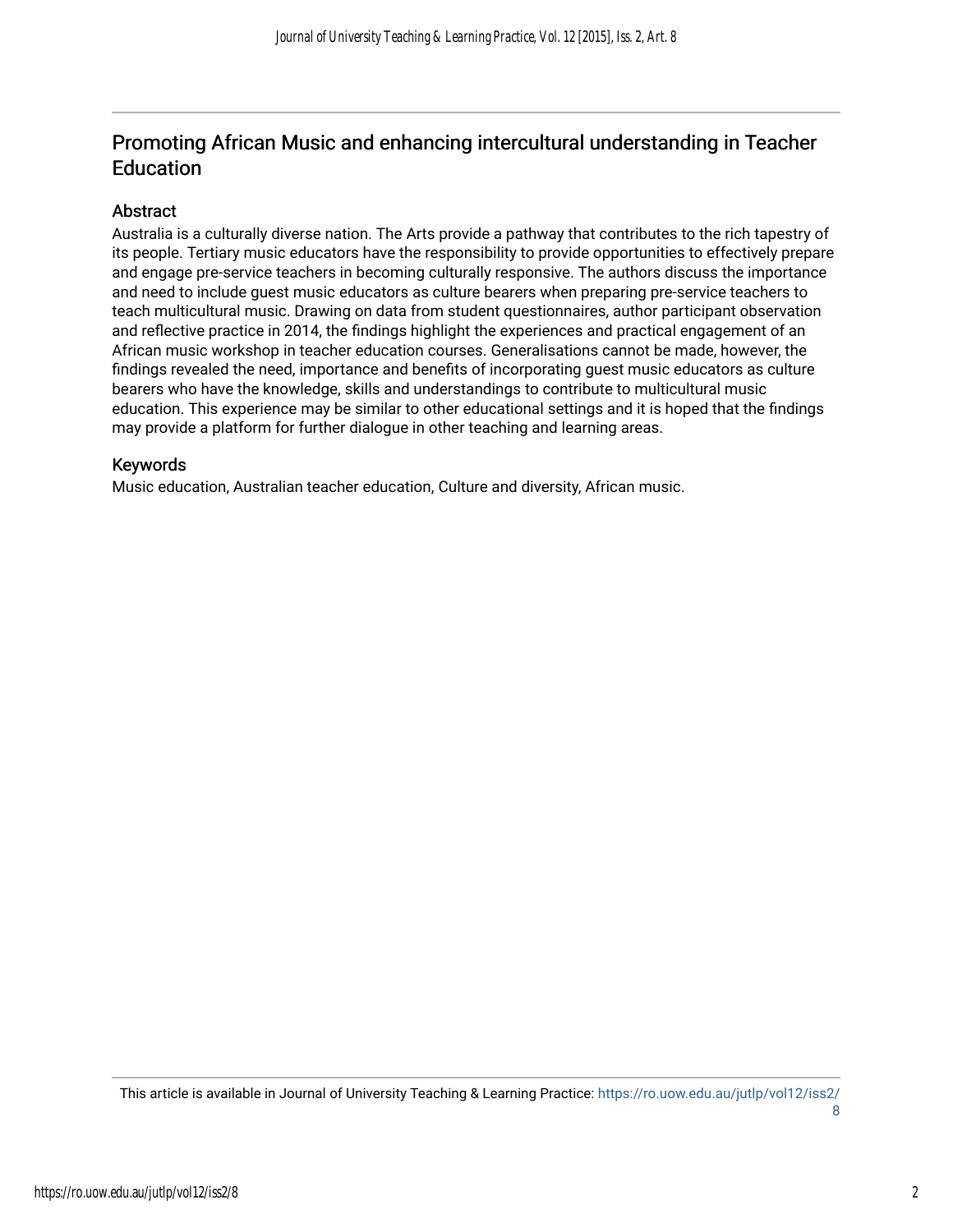### **Promoting African Music and Enhancing Intercultural Understanding in Teacher Education**

#### **Setting the Scene**

In April 2014, Author 1 visited Griffith University as part of her academic study leave to work with Author 2 on a number of projects. One aspect of the visit was for Author 1 to present an African-music workshop to music-education students in the School of Education at Griffith University (Mount Gravatt Campus). Griffith University was established in 1975 and offers over 300 degrees or programs across five campuses. Students attending this university represent 131 countries (Griffith University 2014). Author 2 strongly felt that her students would gain considerably from the African-music workshop, as it was presented from someone from Africa, thus would present an authentic experience for her students. She also recognised the need and importance of including guest music educators as culture bearers when teaching about music and culture from another "land", as she herself is Western-classically trained. As immersion to Africa was not possible or practical for Author 2's students, an authentic experience from Author 1 provided an alternative opportunity. Belz (2006, p.42) points out that if non-Western music is to be learnt and studied it should be "with a member from that culture". Author 1 was born in Johannesburg and lived there for more than three decades; she currently lives in Melbourne and introduced African music into the teacher-education programs at Deakin University beginning in 2001. As a music tertiary educator, she uses a pedagogy that links society, culture and history. As "each culture has its way of passing on the rules of music-making" (Nettle 1998, p.28), it is important to know what these are; and future teachers need to find out what they are before teaching music from another culture. Both authors were keen to explore students' engagement in music-making (African) with an authentic culture bearer, and to demonstrate that it is possible to pass on knowledge, skills and understanding of another music and culture. The authors firmly believe that it is necessary to prepare teacher-education students to be culturally responsive. In their future classrooms, these students will teach children from various parts of the globe who come to live in Australia from a diverse range of languages, ethnicities, faiths, cultures and traditions. They have a responsibility to prepare their future students as global citizens respecting all cultures.

Music may provide a rich pathway for "strengthening the foundations of tolerance, reducing discrimination and violence, and learning to live together" (UNESCO 2014a). Australia is made up of waves of migration from various parts of the world and is considered a multicultural country. It is important to recognise that the word "multiculturalism" is used widely to describe diverse ethnicities, cultures and languagues in societies. The notion of multiculturalism "embodies an ethic of acceptance of, and respect for, cultural diversity, community harmony and inclusion" (The Australian Collaboration 2013). Both authors are of the firm belief that the promotion of multiculturalism does not only occur through government policy, NGOs and other key organisations; rather, education is key to foster "respect for all people regardless of colour, gender, or national, ethnic or religious identity" (UNESCO 2014a). UNESCO (2014a) points out that it is "especially important to reach out to children and young people during their formative years, notably through educational materials and curricula", to teach about tolerance and understanding of all people. The authors of the current study focus on the rich diversity that exists in Australia, where difference is celebrated and embraced as a way forward to learn of other people, including their music and culture. This paper makes a step towards documenting best practice in a music-as-culture approach to pre-service music-teacher education by focusing on the teaching and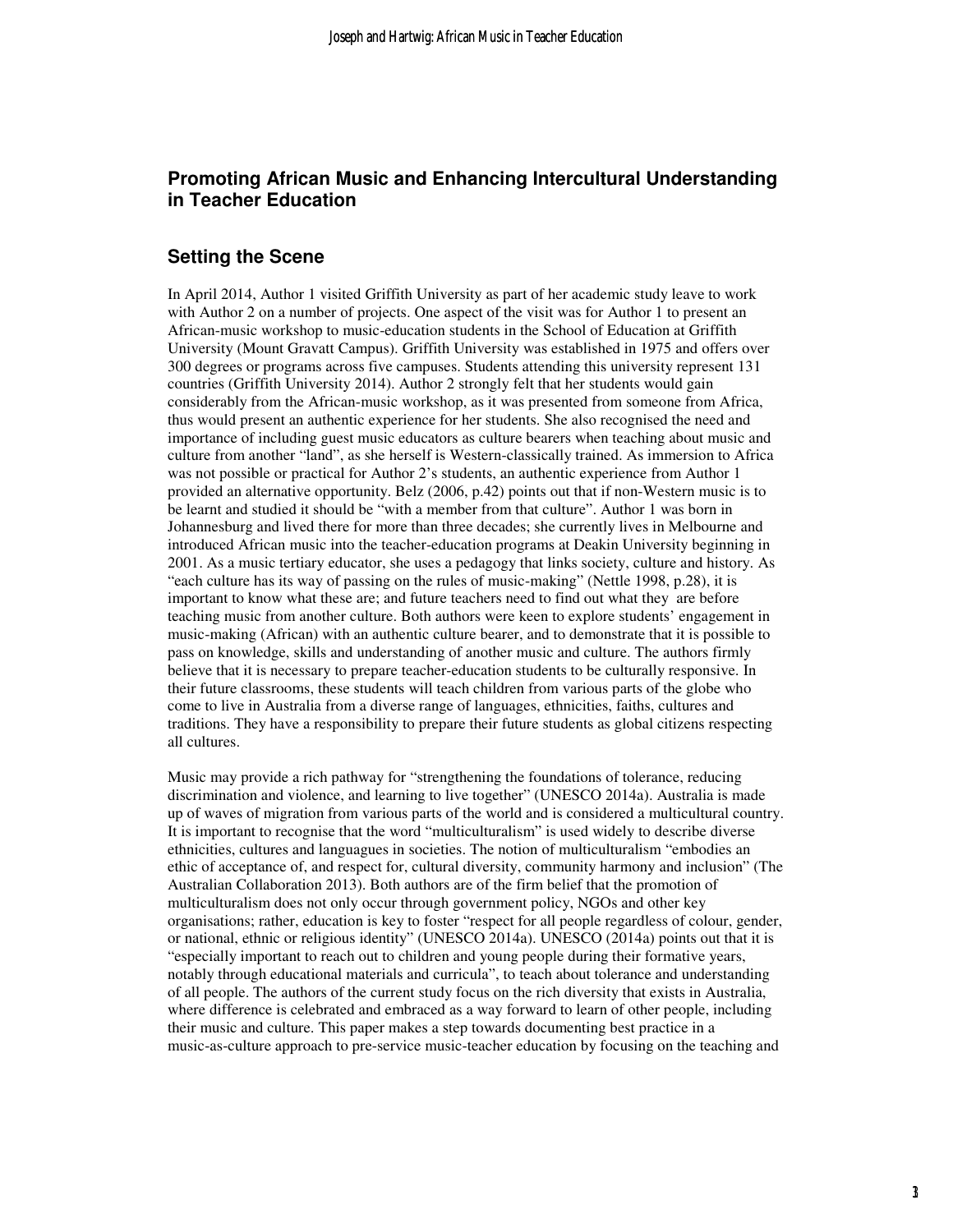learning of African music, where an authentic culture bearer (Author 1) shares music and culture in a music workshop with education students. The music-as-culture approach presents an opportunity for them to experience, connect and engage with non-Western music.

Australia is considered one of the world's three most culturally diverse nations where social harmony, social inclusion and commitment to respect difference is upheld (The Australian Collaboration 2013). It is not possible to provide exact figures of the number of Australians from each African country (see Hugo 2009), Hugo in his study of Africans found that together, Brisbane, Perth, Adelaide and Sydney are home to 24% of African-born Australians. Thus Africans are part of the rich fabric of multicultral Australia. The arts, including music, provide a pathway that contributes to the rich tapestry of people, cultures and differences. According to Freedman and Stuhr (2013, p.4), "arts education can help future generations learn about themselves and their community". They further point out that arts education "preserves and transmits heritage, helping students to recognise and appreciate the diverse perspectives they will encounter in an increasingly global community" (p.4). The arts "connect people in a deep and powerful way", and engagement through the arts may help people have a "greater cultural appreciation, understanding and respect" for each other in the wider community (Multicultural Arts Victoria Annual Report 2010, p.4). Music engagement in educational settings is a powerful medium to understand, appreciate and embrace cultures and people. The notion of working with local communities, artists-in-residence and the wider arts community is central to the effective implemention of the Australian Arts Curriculum. The Shape of the Australian Curriculum: The Arts clearly outlines that "students will come to understand and engage with the multiple and culturally diverse practices of music, learning about Australian and international music"; they will also have the opportunity to "research traditions and contexts of music and music practices" (ACARA 2011, p.14). In a tertiary setting, Author 1 has previously argued that "by providing rich multicultural programs for our pre-service students in dance education, we can foster positive experiences that promote diversity and enhance intercultural and cross-cultural understanding" (Joseph 2013, p.135).

#### **Workshop on African Music: Context**

As Africa is made up of 54 countries, giving a comprehensive knowledge of the music and cultures of the entire continent is unfeasible (Miya 2003). The music of Africa is clearly diverse in the way that it sounds from area to area and how it is used within society (Rocheleau 2009). Due to the limited time of the workshop, Author 1 focused on listening, singing, playing and moving. The music (including songs and CD sound tracks) and movements taught were presented "under the guidance of the cultural insider" (Nettle 1998, p.28). Students entered the workshop room to the sound track of *Umoja.* The fast and loud rhythms made them feel they had entered Africa. Of the four songs taught in the workshop, one was from West Africa and three from South Africa. The West African song *Yehmaya* was rote taught in three parts with scarfs and movement. The second song, a worksong called *Ra Sila Miele* from the sePedi people, was taught in unison with three different movements using body percussion through imitation. The third, *Masithi Amen* from the Xhosa people, was sung in unison with harmonic parts played on xylophones. Students were encouraged to improvise using non-melodic instruments (drums, claves, shakers etc.). The fourth, *Thumina Mina* from the Zulu people, was taught as a three-part unaccompanied hymn. A capella singing is central to South African indigenous music. To end the workshop, a rhythmic game of passing the stone was taught, where students listened to a sound track by *Mafikizolo* and passed claves (instead of a stone) around the circle to the beat and off the beat. This game was a fun way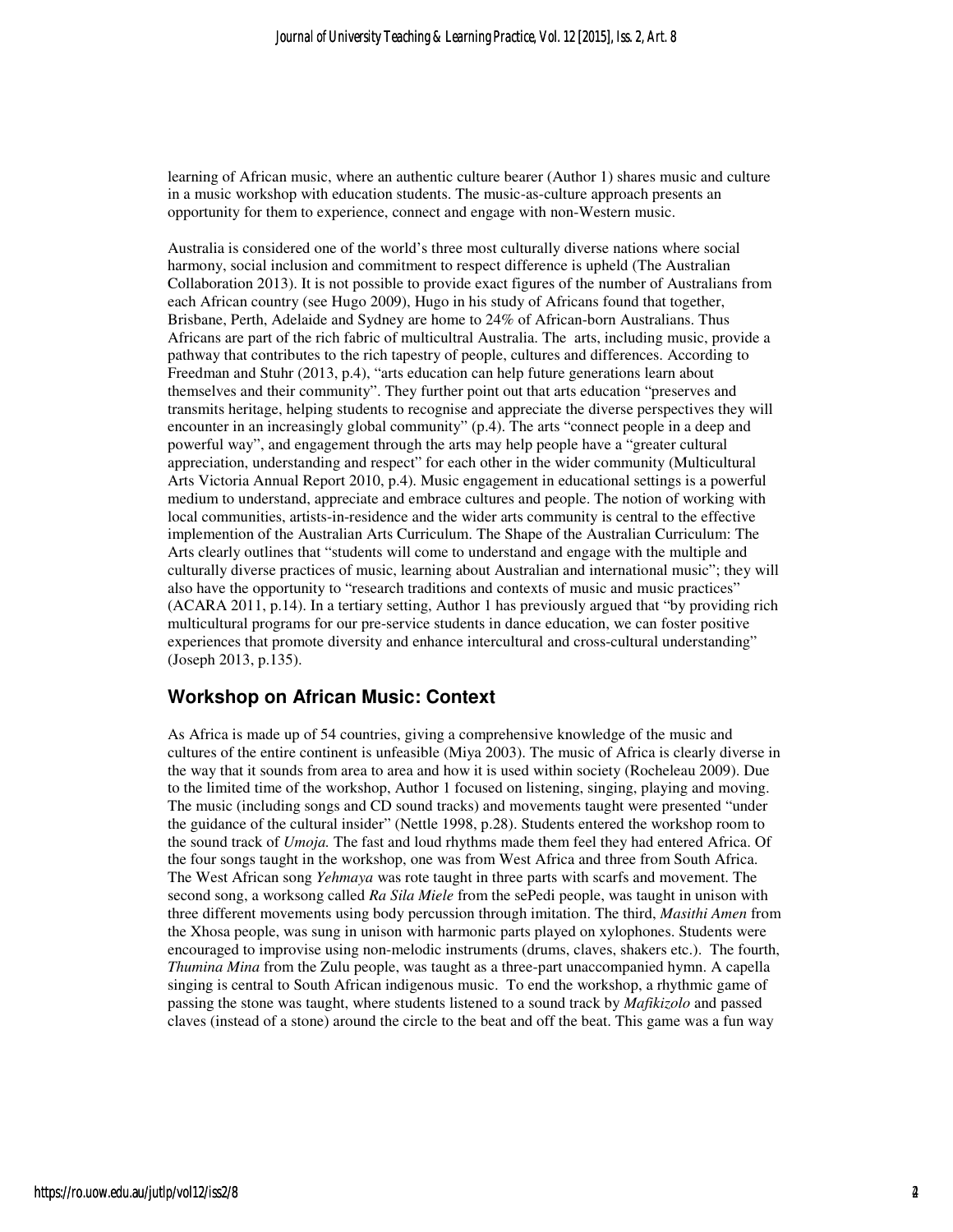to end the workshop in a circle (representing the African communal way of teaching and learning), but also giving the students an example of how to teach beat, listening and coordination.

Author 1 also provided the students with some theoretical underpinnings of African music. However, the focus of the workshop was on "doing" rather than just hearing about African music. In her talk about African music she emphasised that music permeates every aspect of life, and that it is interactive, participatory and communicative (Opondo 2000). The music of Africa may be classified as "traditional" or "contemporary" (Nzewi 1999). Music and movement (dancing) are inseparable and form a partnership in African culture. According to Green (2011, p.230) "there is no dance in Africa that is without some form of music, even if it is the voice or simple hand clapping". Music-making in African society has a social function: unlike in Western culture, people in Africa perform music *with* each other rather than merely *for* each other (Miller 1989). Music is used to entertain, to accompany dances, plays, religious ceremonies and traditional rites and to mark special events such as birth, death, marriage and puberty (Agawu 2003). In African cultures, the oral tradition of teaching and passing down knowledge to children is generally accomplished through musical games. In this way they learn how to participate in areas of adult activity, such as fishing, hunting, farming, grinding maize and attending weddings, funerals and dances (van Rensburg 1998). Indigenous African music has relied entirely on an oral tradition of transmitting musical knowledge (Nompula 2011). The "intangible cultural heritage, also known as 'living heritage', refers to the practices, representations, expressions, knowledge and skills transmitted by communities from generation to generation" (UNESCO 2014b). This is learnt in highly interactive social events, and rituals where music is the predominant means of communication (Westerlund 1999). The current study contributes to the scholarship of teaching and learning conducted by both authors at their respective tertiary institutions.

#### **Methodology**

This paper focuses on the teaching of non-Western music (African) as an effective way to promote multicultural understandings. Ethical clearance was obtained from Deakin University to undertake the research at Griffith University in 2014. For this paper, the authors drew on qualitative research methodology using questionnaires, observation and reflection. The questionnaire served as convenient sampling, as students were available at the time of Author 1's visit to Griffith University. Purposive sampling served as a useful way to gain insights from a representation "of a given population [music specialists]" (Gay, Mills & Airasian 2012, p.141). The students participating in the African music workshop were Author 2's music-education class. Author 1 explained the wider research project at the start of the music w orkshop and invited students to participate in a short anonymous questionnaire. Questionnaires are a logical and easy option to collect information (Wisker 2008), as they give students time to respond to the questions and are considered to be a cost-effective method to collect data (Strange, Forest & Oakey 2003). Author 1 handed out the questionnaire to all students, and compiled the results to gain feedback about the workshop. This negated any power coercion from Author 2. The study included questions that were both closed (such as requesting age and gender) and open-ended, such as, What is multiculturalism? Why is it important in Australia? What is African music? Why should it be included in the curriculum? What did or didn't you enjoy in the workshop? What did you learn? What aspects were challenging? Of the 30 participants, 28 students completed the questionnaire. "Opened-ended questions are a very attractive device for smaller scale research or for those sections of a questionnaire that invite an honest personal comment from the respondents in addition to ticking numbers and boxes" (Cohen, Manion & Morrison 2000, p.255). The questionnaire took approximately 10 minutes to complete at the end of the two-hour workshop.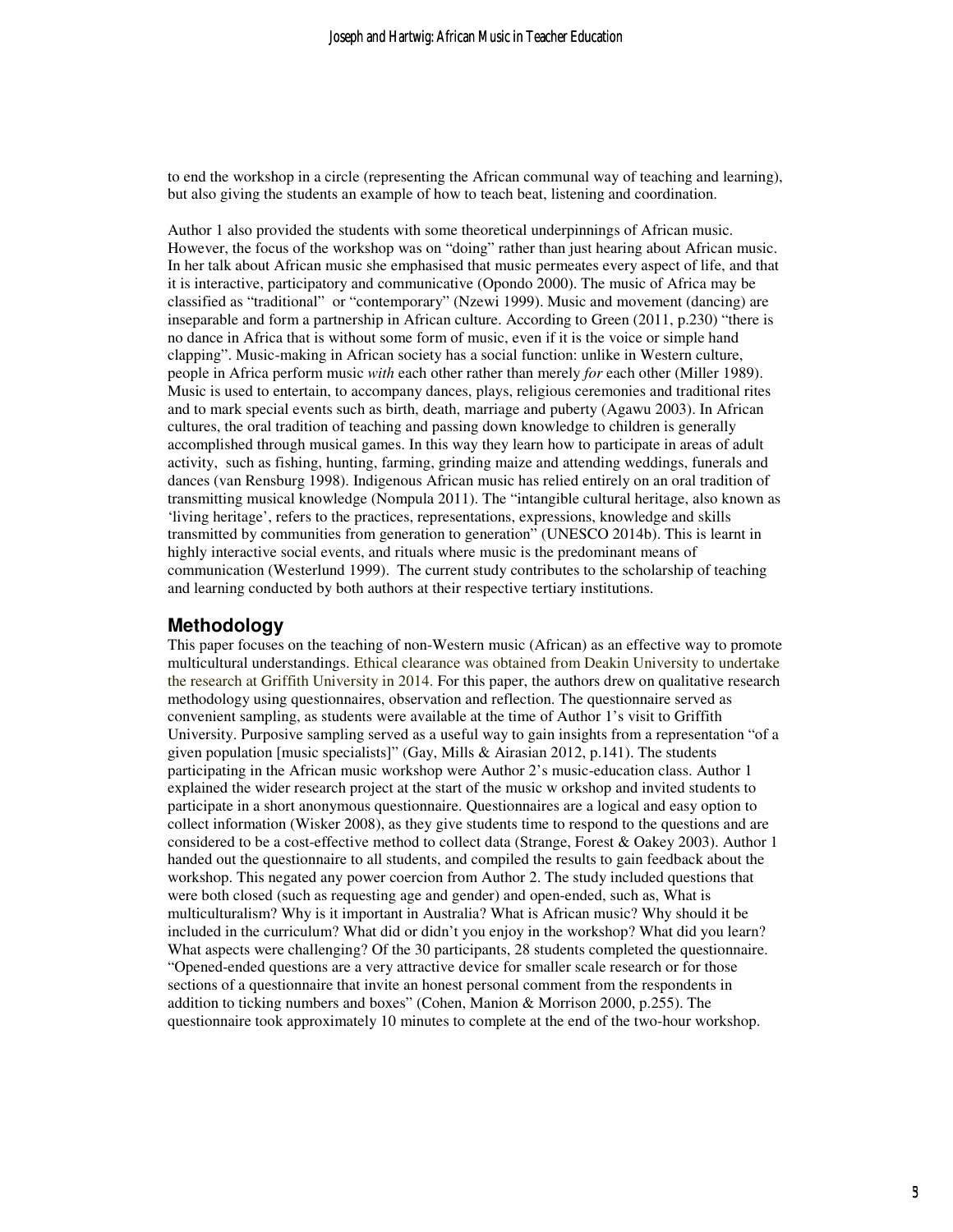Students left their questionnaires on the piano at the end of the workshop, and Author 1 later collected them.

In addition, the authors employed participant observation and reflective practice. Both authors read through the data on the day of the workshop and discussed some of the feedback. As reflective practitioners, we consider it important to discuss what we do in our teaching and see our "practice through the other's eyes" to make it meaningful (Loughran 2002, p.33). In qualitative research, "the inquirer reflects about their role in the study and their personal background…for interpretations" (Creswell 2014, p.186). Hartwig (2014, p.87) argues that "through reflection, music teachers are able to access their own intentions and the aims of their actions". As explored in this present study, students were able to "explain how the actions of the teacher[s] and the curriculum presented influenced the way they respond[ed]" (p.87). This was made possible through the questionnaire. Moreover, Author 2 had also participated in the activities whilst Author 1 taught, thus providing useful information on the participants and their engagement. "The observer becomes a part of and a participant in the situation being observed"; thus, Author 2 was a "researcher participant while observing and collecting data on the activities" (Gay et al. 2012, p.382). When analysing the questionnaires, both authors recognised a number of recurring themes, which will be individually discussed in the next section.

### **Findings and Discussion**

The participants in the African-music workshop were music-education students studying to be primary and secondary classroom music teachers. The age of the students ranged from 20 to 45: the cohorts were 20-25 (19 students), 26-30 (four students), 31-35 (one student), 36-40 (two students) and 41-45 (two students). They are enrolled in three different programs (Bachelor of Education Primary, Bachelor of Education Secondary and Graduate Diploma of Education Secondary), but attend a common music-curriculum subject. The closed questions revealed that there were four international students; and at least 15 identified themselves as mixed ethnicity (Australian and other). Eighteen females and 10 males completed the questionnaire. At the start of the workshop the students identified as having very little knowledge of Africa and its music. Only two students had previously visited Africa, one having travelled to Morocco and the other to Tanzania. As only one student stated in the questionnaire that they had undertaken professional development in African dance, all students were for the most part on the same level. The next section of this discussion will focus on the open-ended questions of the questionnaire.

#### **What is your understanding of multiculturalism?**

As authors and tertiary music educators, we were seeking to gain some understanding of what multiculturalism meant for these students. There was a wide range of responses that were central to the students' understanding. Words such as "culture", "respect" and "community" were common. Given that the workshop was focused on music, only one student responded to the question from a musician's perspective, saying that multiculturalism meant "different cultural music", whereas other students had a broader understanding of the term. Some examples included:

- Respecting the traditions of others;
- Appreciating and acknowledging differences and realising the values each culture brings to society; and
- Different cultures expressing themselves in different ways, catering for and accepting these vast experiences.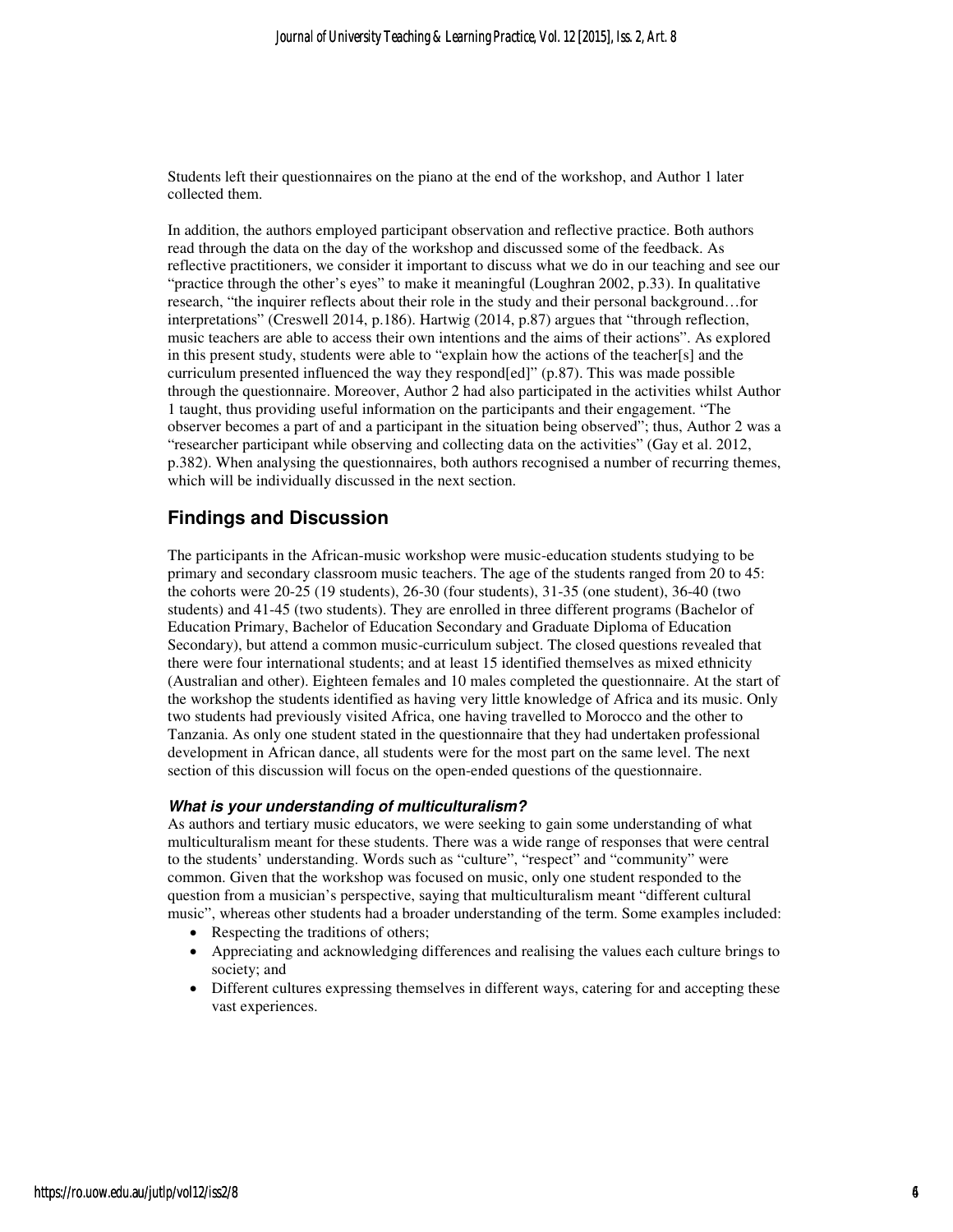Students recognised the importance of respect and inclusivity, as classrooms in Australia are now made up of children from all over the globe. As future teachers they used comments like "learning from different cultures" and "acknowledging and appreciating all the different cultures that make up society". These sentiments also align well with the Australian Curriculum, which emphasises including all cultures that make up the Australian landscape (ACARA 2011). One student saw this embracing of multiple different cultures within society as "the new culture" for Australia.

#### **What is African music?**

Generally most of the students identified "rhythm" and "drumming" with African music. Responses included:

- African music is drumming, singing, spiritual music;
- It is rhythmic, incorporating beautiful harmonies;
- Has an aural and percussion focus; and
- Is about call and response in singing.

Others recognised that African music is more than "rhythm" and "drumming":

- It is a way of communicating;
- It involves participation and listening skills;
- Drumming is used in sending messages;
- Through songs music describes or tells a story; and
- It is a connection to the earth and nature.

#### **Why is African music important to include in the curriculum?**

All the students agreed that it is important to include music of all cultures in the curriculum. Some felt that promoting diversity in classrooms is essential and necessary to educate students about world music and the diversity of the world's people. Comments such as "it is important to introduce students to new sounds and cultures" and "make students culturally aware" highlight the aims of inclusive education and the crucial need to educate the whole child. Music other than Western art music can be a valuable medium for the teaching of musical elements and concepts. As one student found, "African music can be a useful tool to teach every concept in music, e.g. rhythms, instruments, tone, timbre, structure". Further comments included "it is a good way to teach polyrhythms" and that it can "broaden students understanding of rhythms and cultural music differences". This reinforces that the students gained valuable insights into how African music can be adopted in classroom practice for something more meaningful than a fun experience. The workshop was delivered in an interactive way, as African music is about participation and doing within a group or community context. One student recognised that African music lends itself to a "hands-on approach that immerses students in the music they are learning".

#### **Why and what did you enjoy in the class? What was challenging?**

The authors recognised that this was a one-off workshop on African music; hence it has limitations and no generalisations can be made. However, we wanted to identify some key elements of what the students enjoyed and what was challenging. All students gave very positive feedback and they used phrases indicating that it was "engaging, interactive and fun", "very interesting and rewarding" and "practical and different" to express their experience and engagement. Although the workshop was "informative", students also "loved the singing"; they identified their own participation as more effective than reading about the topic in a book or viewing a YouTube clip. Some were able to go beyond all this and relate the workshop material to their future teaching careers. Comments included: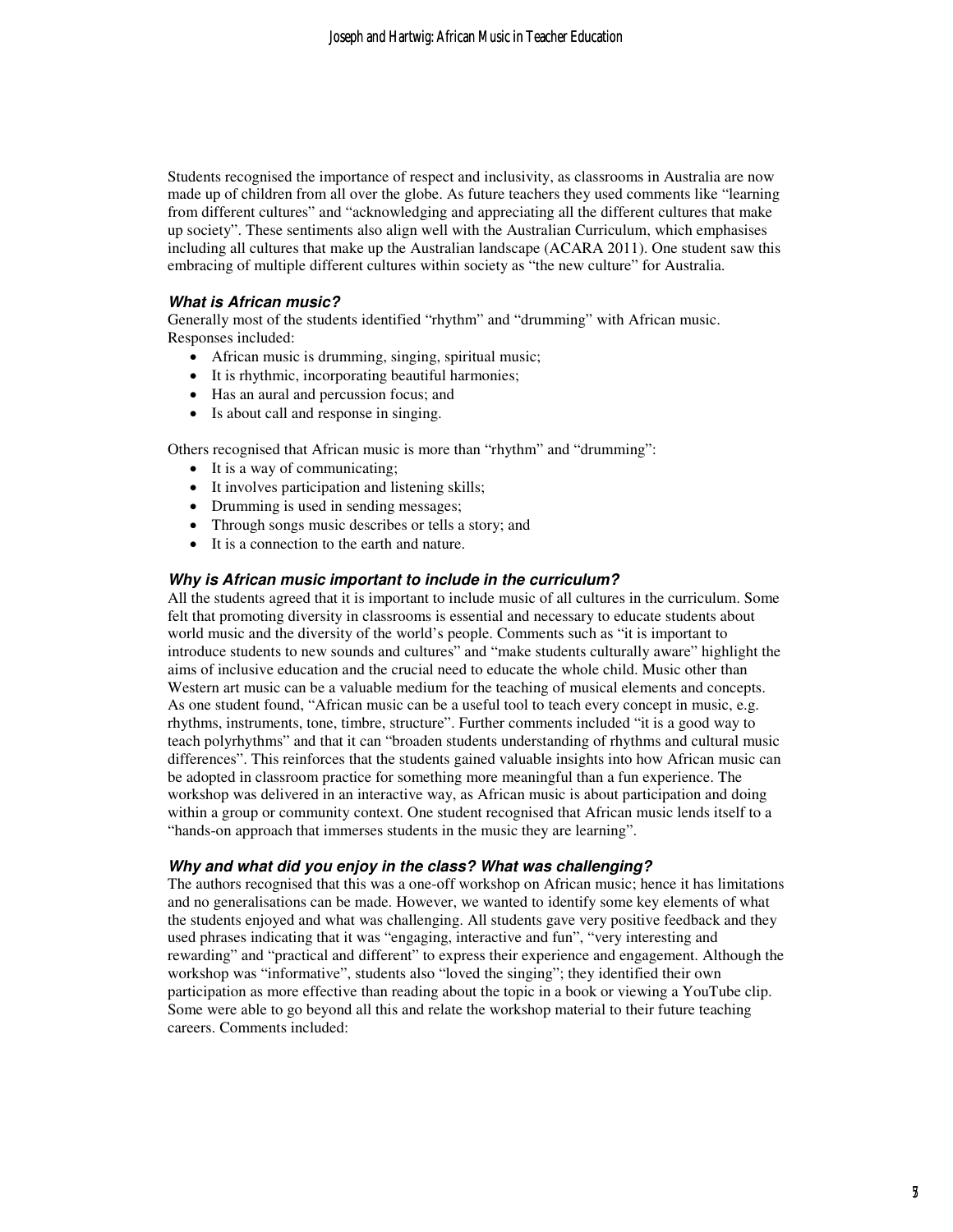- Author 1 was very entertaining and [I] loved the "two hats" approach of classroom teaching ideas and teaching in the university context;
- Very engaging and made links to teaching, giving real world experiences and connections;
- It was specifically directed to pre-service teachers;
- I would like to model and adapt some of the activities we did in the workshop in my classroom; and
- It was educational and fun, plus I think I could apply a lot of what I learnt to my teaching in the future.

Both authors observed during the workshop that each student participated willingly and attempted every activity. Nine students said that singing in an African language was a challenge for them. Author 1 in her previous research at Deakin University had found similar comments by her students (Joseph 2003 & 2005). The pronunciation of words in another language may present a challenge that applies in a broader context than the workshop examined here. Author 1 provided the music and helped students to break up the words, teaching them how to pronounce the words by rote before teaching them the melody. She also gave an English translation of the African text and reinforced the importance of consulting with an authentic person who can help them accurately pronounce the words and understand the context of the song (Tucker 1992). Similarly, Author 1 had found in previous research that students can find singing and moving to be a challenge (Joseph 2003 & 2005). Students described some of their challenges as:

- Coordination of body movement with singing and instruments;
- Keeping your own rhythm within a group context is not easy;
- Keeping a different rhythm to the others around me while singing;
- Keeping your own parts and not getting distracted; and
- Some of the body percussion in the work song was challenging.

Generally the students found that although it was "fun" and "different", keeping their own polyrhythm within the ensemble was a new experience for many of them. As the student who identified as a classically trained musician stated, "it was difficult to memorise lines and improvise rhythms". Western art music is mostly dependent on an exact interpretation of the written score, leaving the performer with few opportunities for improvisation. This sometimes presents a challenge for those who rely heavily on a written score.

#### **To what extent do you agree that your level of enjoyment has increased due to the teaching and learning of African music?**

(A five-point Likert scale was included: strongly agree, agree, partially agree, disagree and strongly disagree, and respondents had an opportunity to say why they chose as they did).

It was heartwarming that no one *strongly disagreed* or *disagreed*. Generally they commonly identified a few benefits; for example, the workshop was "fun", "exciting" and "different", and "the songs were uplifting". From the 28 respondents, 13 *strongly agreed* that their level of enjoyment increased **[enjoyment of what? increased relative to what?]**. Some of the reasons included that "[the workshop] was very interactive and light-hearted and everyone could do it!" In contrast, another said, "It was tricky though manageable, and I enjoyed the rhythm exercises." Students recognised how music connected them to the source culture:

- It made me culturally aware;
- I got to participate in the playing of African music. Something I've never done before and I like trying new things;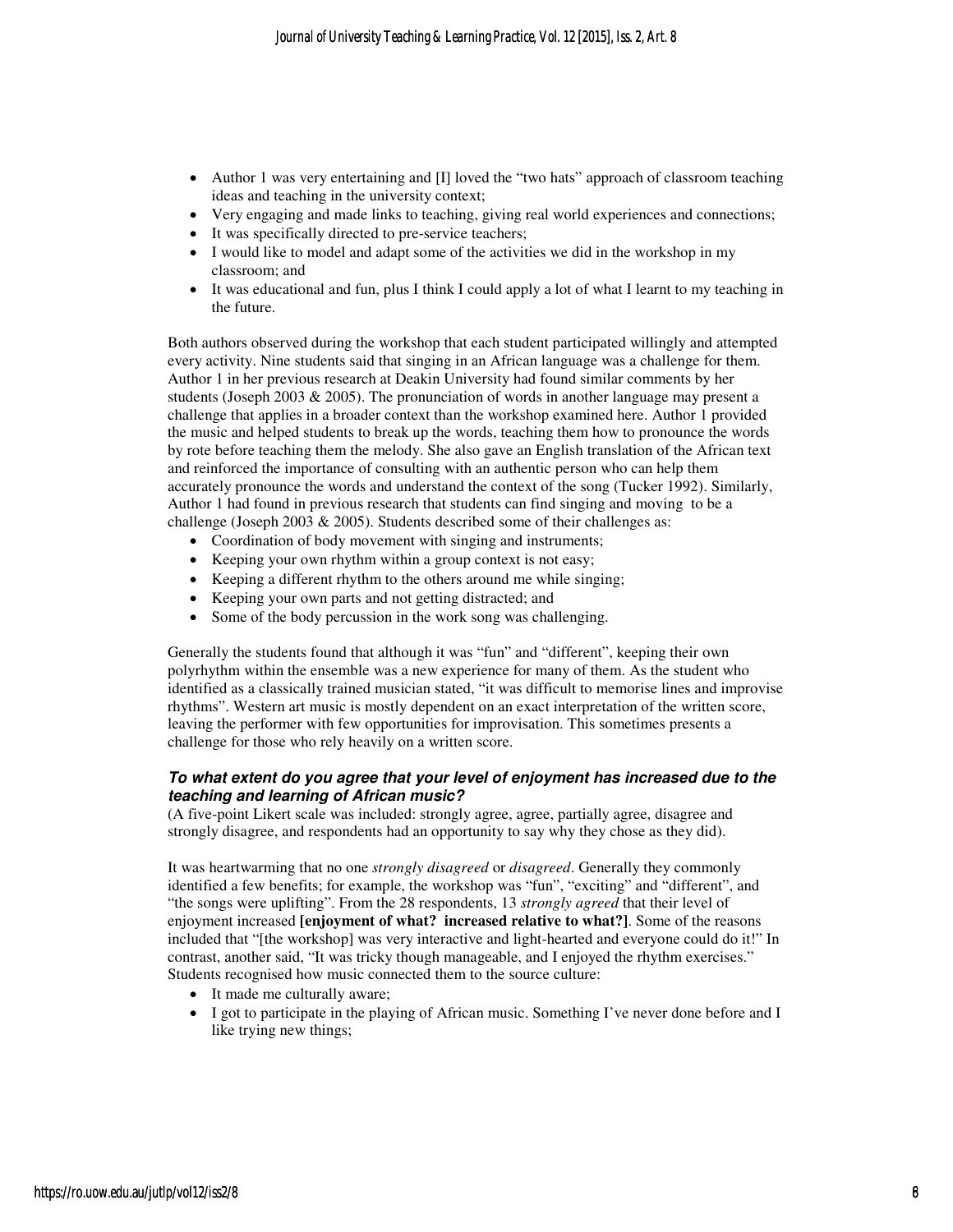- I now have knowledge I can implement in classes and activities which are fun and engaging;
- I cannot wait to incorporate it in a classroom, I learnt some great ideas; and
- Drumming and rhythmic games, songs and scarves were fantastic.

Of the 12 students who *agreed* that their level of enjoyment increased, some commented on the social interaction in the class. Comments such as "the hands-on nature creates a fun and an interactive learning environment" and "the atmosphere created a community as we worked together to create music" further reinforce the social and community music-making underlining the principles of African music. The notion of social learning, working in small groups and working in community seemed to be an important factor for students; another mentioned that "the way music is passed through generations is very interesting and so community based, which excites me as I want to create a very community-based learning environment when I teach". Of the three students who partially agreed that their level of enjoyment increased, only one remarked, "I have always had a strong respect for world music and so my enjoyment level was already pretty high and probably cannot get much higher". Students overall indicated a high level of enjoyment and engagement as they experienced non-Western music in their own university setting.

#### **What role does African music play in Australia?**

It was most welcoming to read the social constructs students identified in the wider context of Australian citizenship. One person said, "There is a strong parallel culturally between music in Africa and Indigenous Australians, i.e. beat, rhythm, oral traditions and customs." In the main, most recognised the benefits of embracing non-Western music and cultures. In particular, one said, "The more understanding we have of other cultures the more accepting and open we are to other cultures." Another student thought that "it would benefit children to learn about the music from other countries due to changing times, globalisation and multiculturalism in Australia". Other students felt:

- Through African music children can learn to value and appreciate multiculturalism and values;
- It can enhance cultural awareness and teach about diversity;
- It can promote diversity in a fun and engaging way; and
- It has the potential to teach unity in a team way where you get to understand your peers.

These comments by the students help to bring to the fore the power and influence that music may have in a changing society where differences of all cultures can be respected and celebrated in education and community contexts.

## **Authors' Reflection**

This was the first time Author 1 had presented an African music workshop interstate. Her experience was similar to that at her own university. Author 2 had never presented African music to her group of students; hence, it was a new experience for her to be able to observe her students as well as being a participant. Author 2 recognised the value of having a guest as a culture-bearer from Africa, as it was not possible to take her students to Africa. Upon reflection, Author 1 realised that wearing two hats (one as practitioner/artist and the other as music tertiary educator) provided students with useful and practical experience and ideas on how to teach the African songs and movement used in the workshop for classroom practice. Through call and response, rote and imitation, students were able to grasp ways of teaching and gained some knowledge regarding the context of the songs taught. Author 2 found the opportunity to see her students "in action"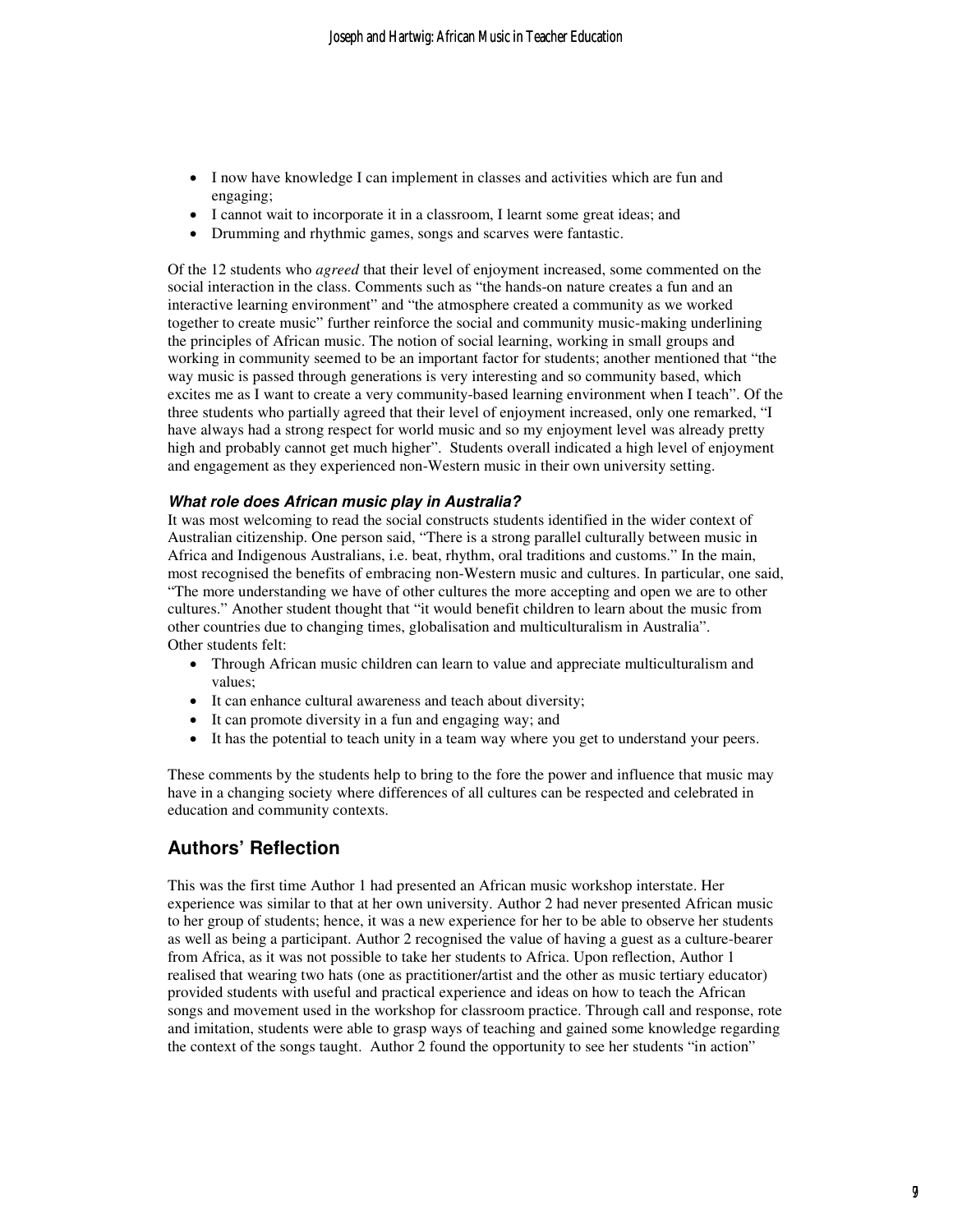with a guest lecturer very worthwhile, giving her a new insight on how some of the students interacted and participated in a workshop situation. At the commencement of the semester, Author 2 had informed the students that there would be a guest lecturer taking a workshop on African music, and gave them access to Author 1's African Music website. When the students arrived for the workshop, Author 2 observed that some were quite taken back to find very loud rhythmic music playing. Some looked excited and their bodies immediately responded in movement to the beat of the music (*Umoja)*; a few, however, were very hesitant at first to enter the classroom and their faces had an anxious look.

As Author 1 began the workshop with a brief overview of Africa and its music and culture, students became very settled in their chairs, thinking they would be listening to a traditional type of lecture. However, after 10 minutes of formal lecture style, the students were asked to clear a large seating area into an open space for the practical engagement. Author 1 provided Western notation for three of the four songs. Africans in choral music continue to use the tonic sol-fa system introduced during the 19th century (Stevens 2001). Students were shown examples of solfa and staff notation and had the opportunity to sing from both forms of notation. Although this was not traditional in African contexts, as music is generally taught by rote, the aim was to assist students with the melody line and the pronunciation of the text, given that there was much to accomplish during the allotted lecture time. Staff and sol-fa notation has a place when transmitting African music, as it permits the promotion and preservation. During the first song, the students participated in the unison singing; however, the interest and excitement increased when the song was sung in three-part harmony. At this initial stage, the students had not yet moved spontaneously, unlike Author 1 herself, who presented in an energetic style that complemented the African song and the movement it tended to encourage. As the workshop progressed, with the direction and guidance of Author 1, the students soon embraced the movement and willingly entered into the spirit of the music. Author 2 noted that some of the quieter male students found a place in the workshop and expressed themselves without reserve. As an experienced music educator, Author 1 ensured that the activities, ideas and ways of teaching could readily be transferred to the students' future classroom settings. Both authors noted that it was a challenge for some students to sing (in parts and unison) while moving and/or playing instruments to make sounds that differed from the main melody. Author 2 has previously presented music and songs from around the globe to her class; however, this was the first time that the whole workshop was dedicated to the teaching and learning of African music. This meant that the students were extended from their comfort zones of the familiar lecturer and content for the full two-hour workshop. Although there were no rest breaks during the workshop, the students were very keen to extend the time and requested more songs. As Author 1 was a guest in the room, the students were hesitant to initially ask questions about the songs, music, people and culture of Africa. As the workshop progressed Author 1 became part of the classroom through the "communal" musicmaking of sharing, showing and telling; this gave the students the confidence to ask questions, take risks and fully engage in the music. She gave reference to her own students in Melbourne and commented on how they responded and reacted to learning African music, which reassured the students that their challenges were acceptable. Working away from her own university setting and students, Author 1 also experienced the "newness" of the situation at the start of the workshop, but soon relaxed as she felt the acceptance and cooperation from the group. The workshop was teacher-directed in terms of learning the songs and the movement. The choice of instruments, improvisation and body percussion was left entirely to the individual students, allowing autonomy for improvisation. This strategy allowed the students to extend their creativity. Author 2 observed that some students worked well with specific direction and others thrived on the improvisation tasks and immersed themselves in the music-making. Both authors used this opportunity to reflect on actual classroom practice and what can be achieved given the resources available in any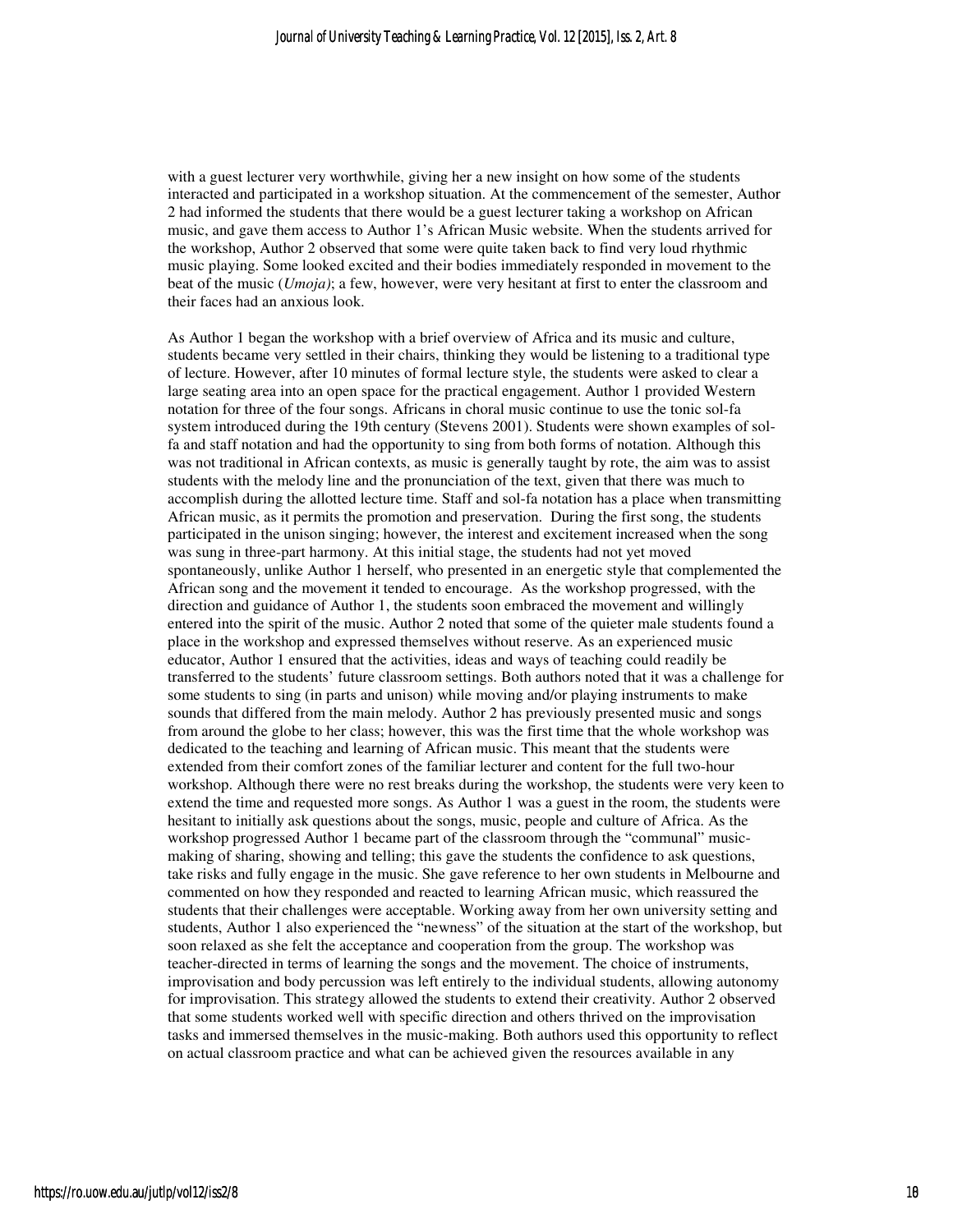context. There were times when Authors 1 and 2 supported each other in the delivery of the songs by leading the sectional movements and part-singing. They also worked together to initially encourage and motivate the students with positive reinforcement. In this way they modelled good classroom-teaching practice.

#### **Conclusion**

This paper documents a one-off workshop on African music run by experienced music educators as a form of professional development, but which also provided an authentic learning experience for students (Nettle 1998, Nethsinghe 2012). Both authors, like the music-education students, found this experience enriching and rewarding. As reported in the findings section, the students recognised the value of the workshop as participatory and inclusive. The opportunity to work together in a shared space and reflect on their practice reinvigorated their passion for music teaching. Author 1 provided what Erwin et al. (2003, p.135) refers to as "an insider's view of the culture"; specifically, that of African people from South Africa. The workshop provided Author 2 with a way that incorporated a guest culture-bearer for her students to gain some skills and understandings of a new and different music. According to Lundquist (1998, p.44) "the ideal music experience is led by an exemplary musician-teacher from a specific music culture, who is expressive in the language of the culture, cares about music and students and remains a continuing student of that musical tradition". Hence, Author 1 regularly returns to South Africa to undertake professional development in African music as she continues to share music and culture with tertiary education students in Australia. It was evident from both authors' observations and from verbal feedback to Author 1 at the end of the workshop that the students enjoyed the new music sung in the original African language and learnt about the African cultures presented (Anderson  $\&$ Campbell 1989). Joseph and Southcott (2013, p.243) confirm that "the promotion and provision of multicultural music education is essential at all levels of education. This can be achieved by the inclusion of diverse culture bearers, artists-in-schools, and community engagement to work with both teachers and their students".

The activities in this workshop may only have had an impact on student's skills and understanding of different ways to teach the songs. Abril (2006, p.40) warns that "teachers should not assume that experiences with multicultural music are sufficient to promote tolerance, acceptance, and/or value in students". He rightfully points out that "if educators do not engage students in explicit discussion surrounding sociocultural issues, students may react negatively to the unfamiliar musical styles or cultures" (2006, p.40). The authors agree with Abril (2006) that "further research might investigate the most effective ways in which to interweave musical and sociocultural objectives for optimal student learning" (p.**[?]**). The authors assert that as music tertiary educators they have a responsibility to teach their students about different music and songs from other cultures. The workshop was concerned with the experience as it was lived, felt and undertaken (Sherman, Webb  $\&$  Andrews 1983). It is hoped that the students will adapt and adopt what they learned from the African-music workshop to actual classrooms. As music-education students they recognised that African music is an exciting and fun way to teach some of the elements or concepts in music such as rhythm, beat, tempo and dynamics. Generalisations cannot be made from such a small qualitative research sample; however, it is hoped that the reflections made by the students and authors are insightful and will provide a platform for further dialogue regarding what is relevant and valuable for student teachers as they prepare to be music teachers.

Continued research in this area can only help tertiary educators prepare students to be effective teachers (Rohwer & Henry 2004). This study at Griffith University will continue with Author 1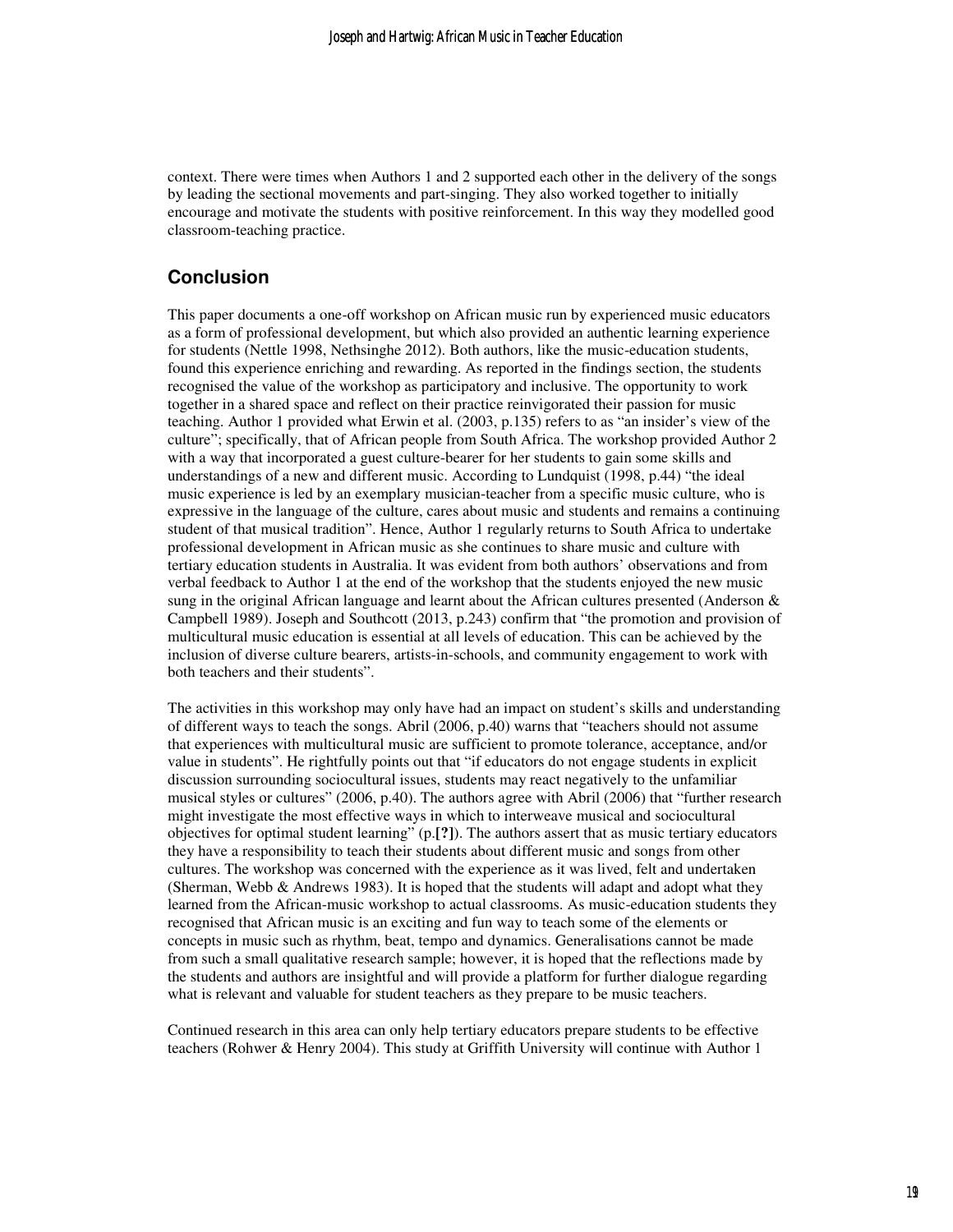providing professional-development workshops to further up-skill teacher-education students in the specific area of African music. Students will then trial some of the activities learnt on campus as they increase their understanding of the theory-practice nexus on their school placement (experience/practicum) later in the year. Follow-up research through observations, interviews and questionnaires will further inform the authors of the benefits of including guest culture-bearers in tertiary education programs, and whether the onsite workshop was adapted or adopted effectively by students when on placement. The inclusion of African music aligns with the "general capabilities" and the commitment to engage with a wide range of music and culture of the Australian Curriculum: The Arts (ACARA 2014). This research-led documentation of bestpractice in teaching music from another culture reaffirms the authors' assertions that music requires no visa to travel; students can be transported through songs to travel to other places. By showing, telling and learning of a different culture, music educators can share, borrow, listen and dance to the music from other places. In this way, Solbu (1998, p.37) argues, "we will, through music, meet each other as individuals with all of our joys and sorrows, dreams and longings".

#### **References**

Abril, C R 2006. Learning outcomes of two approaches to multicultural music education. *International Journal of Music Education*, vol. 24, no. 1, pp. 30-42.

Anderson, W M & Campbell, P S 1989. Teaching music from a multicultural perspective. In Anderson, W M & Campbell, P S (eds.), *Multicultural Perspectives in Music Education,* MENC, Reston, VA, pp. 1-7.

Agawu, K 2003. *Representing African Music: Postcolonial notes, queries, positions*, Routledge, New York.

Australian Collaboration 2013. *A Multicultural Australia*. Viewed 2 March 2014, http://www.australiancollaboration.com.au/pdf/FactSheets/Multicultural-Australia-FactSheet.pdf.

Australian Curriculum, Assessment and Reporting Authority (ACARA) 2011. *Shape of the Australian Curriculum: The Arts*. Viewed 6 April 2013, http://www.acara.edu.au/verve/\_resources/Shape\_of\_the\_Australian\_Curriculum\_The\_Arts\_-\_Compressed.pdf .

Belz, J 2006. Opening doors to diverse traditions of music making: Multicultural music. *Music Educators Journal*, vol. 92, pp. 42-45.

Cohen, L, Manion, L & Morrison, K 2000 *Research Methods in Education*, RoutledgeFalmer, London.

Creswell, J W 2014 *Research Design*, SAGE, Thousand Oaks, CA.

Erwin, J, Edwards, K, Kerchner, J & Knight, J 2003, *Prelude to Music Education*, Prentice Hall, NJ.

Freedman, K & Stuhr, P 2013. Arts education is not a frill – it is essential. Viewed 6 April 2013, http://www.arteducators.org/advocacy/NAEA\_AdvocacyWhitePapers\_1.pdf.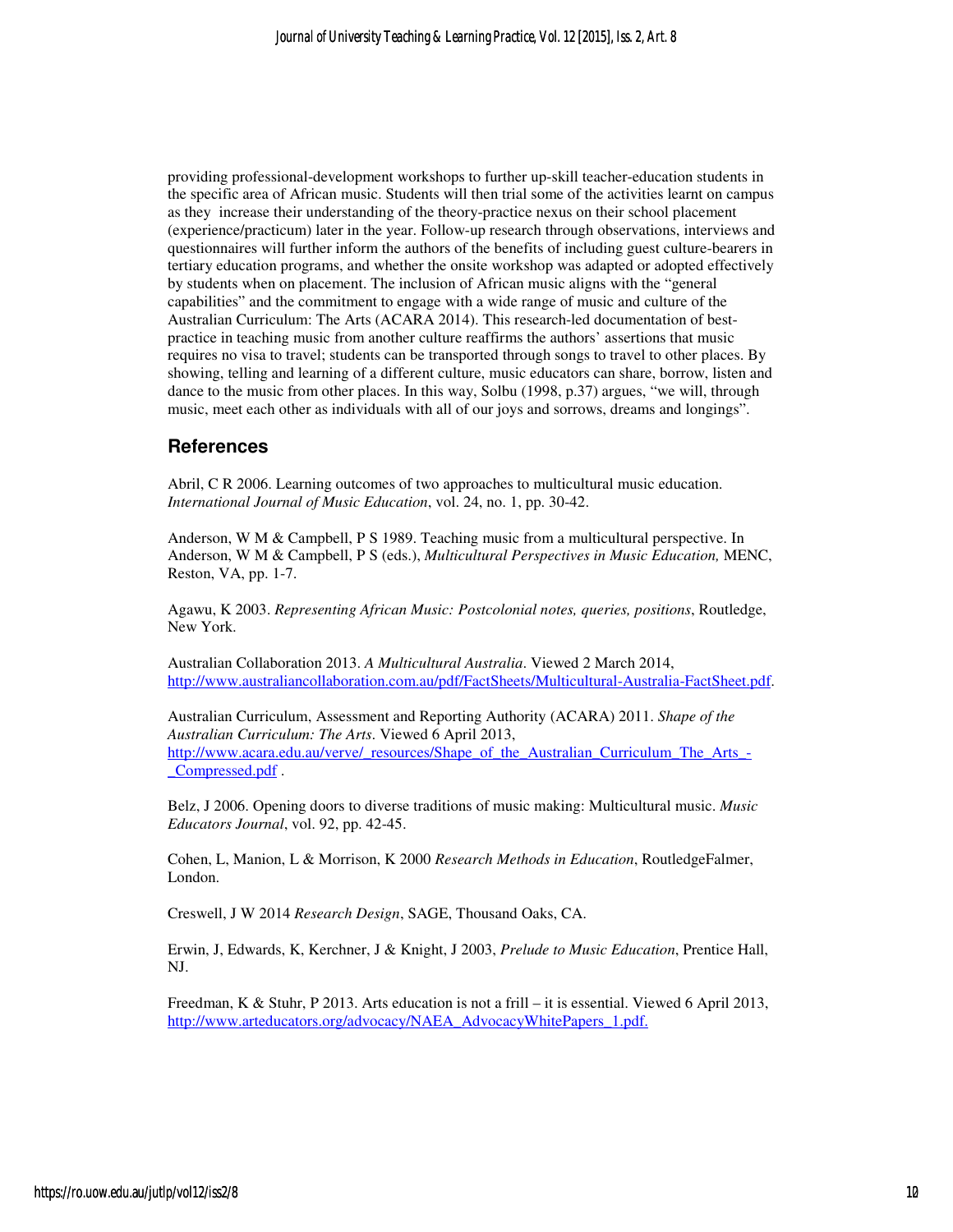Gay, L R, Mills, & Airasian, P 2012. *Educational Research: Competentices for analysis and applications*, Pearson, Upper Saddle River, NJ.

Green, L 2011. *Learning, Teaching and Musical Idenity: Voices across culture*, Indiana University Press, Bloomington, USA.

Griffith University 2014. *About Griffith*. Viewed 2 April 2014, http://www.griffith.edu.au/aboutgriffith.

Hartwig, K 2014. Action Research. In Hartwig, K (ed*.), Research Methodologies in Music Education,* Cambridge Scholars Publishing, Newcastle upon Tyne, United Kingdom, pp. 77-96.

Hugo, G 2009. *African Australians Project: Migration between Africa and Australia: A demographic perspective*. Viewed 4 April 2014, http://www.humanrights.gov.au/sites/default/files/content/africanaus/papers/africanaus\_paper\_hug o.pdf.

Joseph, D & Southcott, J 2013. So much more than just the music: Australian pre-service music teacher education students' attitudes to artists-in-schools. *International Journal of Music Education*, vol. 31, no. 3, pp. 243-256.

Joseph, D 2013. Moving to the Rhythm of Africa: a Case Study of a Tertiary Educator's Understanding of Multicultural Dance in Teacher Education. *Journal of Education and Training Studies*, vol. 1, no. 1, pp. 129-138.

Joseph, D 2005. "I sing my home and dance my land": crossing music boundaries in a changing world. In Campbell, P S (ed.), *Cultural Diversity in Music Education: directions and challenges for the 21st century*, Australian Academic Press, Bowen Hills, QLD, pp. 151-160.

Joseph, D 2003. An African music odyssey: introducing a cross-cultural music curriculum to Australian primary teacher education students. *Journal of the International Society for Music Education*, vol. 2, pp. 98-111.

Loughran, J J 2002. Effective Reflective Practice: In Search of Meaning in Learning about Teaching. *Journal of Teacher Education*, vol. 53, no. 1, pp. 33-43.

Lundquist, B 1998. A music Education Perspective. In Lundquist, B & Szego, R (eds.), *Musics of the World's Cultures*, Callaywa International Resource Centre for Music Education, Perth, Australia, pp. 38-46.

Miller, A 1989.Music Making: Survival and Celebration. Viewed 10 December 2003, http://www.mcc.org?respub.occasional/26survival.html.

Miya, F 2003. Appreciating Formal Africa Music. *The Talking Drum*, vol. 20, no. 2, pp. 2-5.

Multicultural Arts Victoria Annual Report 2010. Viewed 22 July 2011, http://www.multiculturalarts.com.au/pdfs/agr2010.pdf.

Nethsinghe, R 2012. A Snapshot: Multicultural music teaching in schools in Victoria, Australia portrayed by school teacher. *The Australian Journal of Music Education*, vol 1, no.1, pp. 57- 70.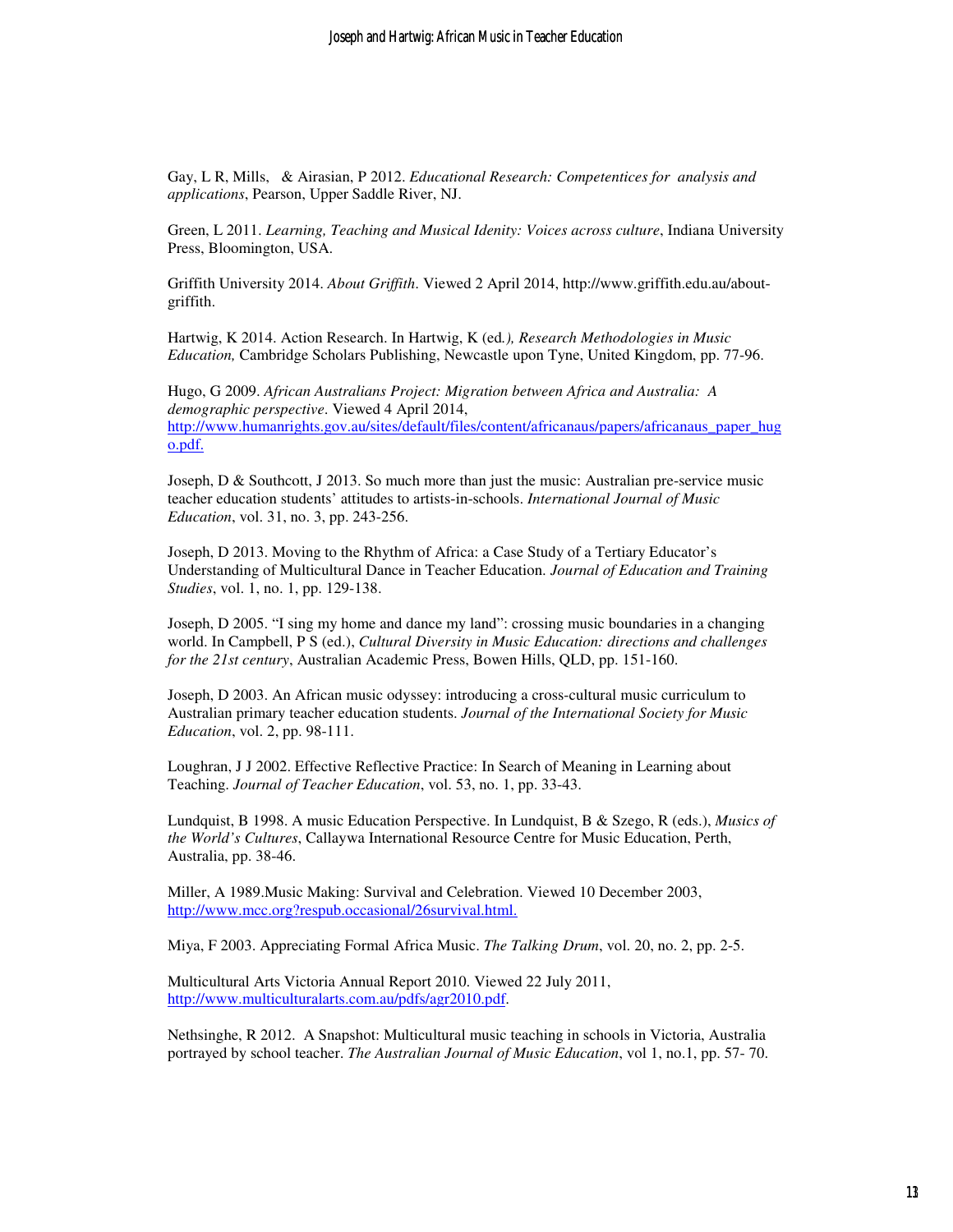Nettle, B 1998. An Ethnomusiciological Perspective. In Lundquist, B & Szego, R (eds.), *Musics of the World's Cultures*, Callaywa International Resource Centre for Music Education, Perth, WA, pp. 23-28.

Nompula, Y 2011. Valorising the voice of the marginalised: exploring the value of African music in education. *South Africa Journal of Education*, vol. 31, pp. 369-380.

Nzewi, M 1999. Strategies for music education in Africa: towards a meaningful progression from traditional to modern. *International Journal of Music Education*, vol. 33, pp. 72-87.

Opondo, P 2000. Cultural practices in Kenya. *Arts Education Policy Review*, vol. 101, no. 5, pp. 18-24.

Rocheleau, M 2009. *Social Function of African Music*. Viewed 4 April 2014, http://voices.yahoo.com/social-function-african-music-3403568.html?cat=37.

Rohwer, D & Henry, W 2004. University teacher's perceptions of requisite skills and characteristics of effective music teachers. *Journal of Music Teacher Education*, vol. 13, pp. 18- 27.

Sherman, R, Webb, R & Andrews, S 1984. Qualitative inquiry: An introduction. *Journal of Thought*, vol. 19, no. 1, pp. 22-33.

Solbu, E 1998. A Performance Perspective. In Lundquist, B & Szego, R (eds.), *Musics of the World's Cultures*, Callaywa International Resource Centre for Music Education, Perth, WA, pp. 29-37.

Strange, V, Forest, S & Oakley, A 2003. Using research questionnaires with young people in schools: the influence of the social context. *International Journal of Social Research Methodology*, vol. 6, no. 4, pp. 337-346.

Stevens, R S 2001. Propagation of Tonic Sol-Fa in South Africa during the Nineteenth Century and its Survival in Indigenous Community Choirs to the Present Day. In Murao, T, Minami, Y & Shinzanoh, M (eds.), *Refereed Proceedings of the Third Asia-Pacific Symposium on Music Education Research and International Symposium of Uragoe and Gender,* Aichi University of Education, Nagoya, Japan, pp.139-146.

Tucker, J C 1992. Circling the globe: multicultural resources. *Music Educators Journal*, vol. 78, no. 9, pp. 37-40.

UNESCO 2014a. *Education*. Viewed 8 April 2014, http://www.unesco.org/new/en/education/themes/leading-the-international-agenda/human-rightseducation/resources/projects/teaching-respect-for-all/.

UNESCO 2014b. *Intangible Cultural Heritage.* Viewed 8 April 2014, http://en.unesco.org/themes/intangible-cultural-heritage.

Van Rensburg, C 1998. African Music in Social Context. Viewed 4 April 2014, http://www.africanchorus.org/Voam/Voam542.htm.